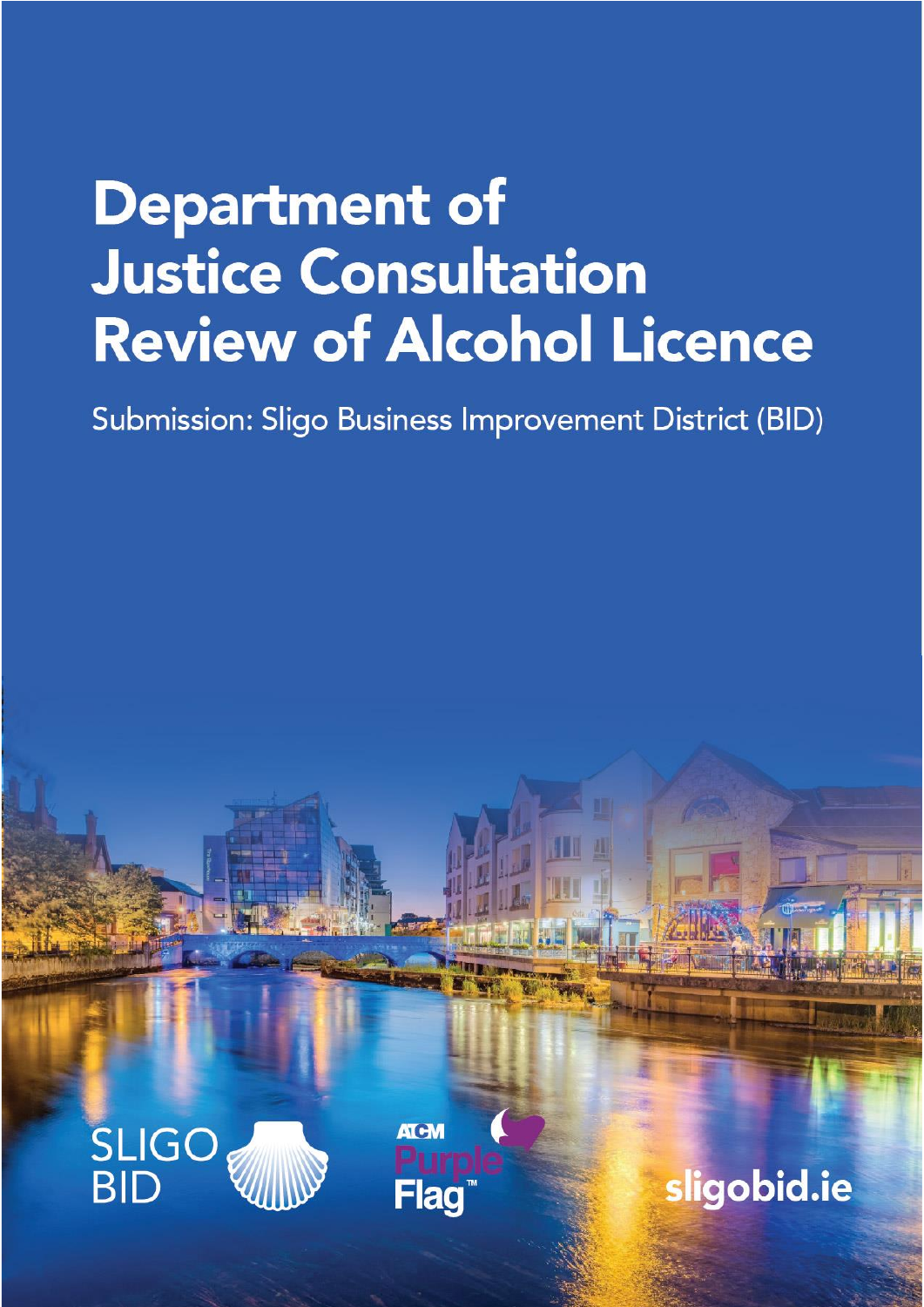

# **The Evening and Night-Time Economy (5pm to 5am)**

It is acknowledged globally that footfall within urban centres has declined, with many towns and cities experiencing the "doughnut effect" of residents and businesses moving out of town centres and relocating to peripheral housing developments and retail parks, and in doing so decimating the central core. As SMEs in Irish towns and cities are a cornerstone of a regional economy, they now find themselves under threat from changing consumer behaviour, higher consumer expectations and increased competition amongst each other in winning foreign direct investment, residents, start-ups and domestic and international visitors. Research undertaken by Dr Carol Moran of IT Sligo into the Evening and Night Time Economy showed that:

' The Night Time Industries Association (NTIA) highlights the unique contribution of the Night Time Economy industry to the UK economy, stating that the NTE generates £66billion per annum and accounts for almost 8% of the UK's employment (Night Time Industries Association, 2020); however, they report in February 2021 that 80% of the night club industry will not survive without government support (Evening Standard, 2021), indicating the devastating effect the COVID-19 has had on sectors that rely on social interaction. This would be a continuation of the trajectory of the pub and nightclub sectors having already reported 44% of nightclubs shutting between 2005-2015 and 25% of pubs closing from 2001-2016 across the UK (Royal Town Planning Institute cited in Masud, 2019). '

Ireland has also experienced a downturn in our traditional evening and night time economy businesses post boom that resulted in the number of seven-day pub licenses dropping by 17.9 per cent between 2005 and 2018 (Irish Times, 2019;). Here in the north west region, food, beverage, and accommodation accounts for a significant percentage of employment with 69% of those employed in the sector living outside Dublin.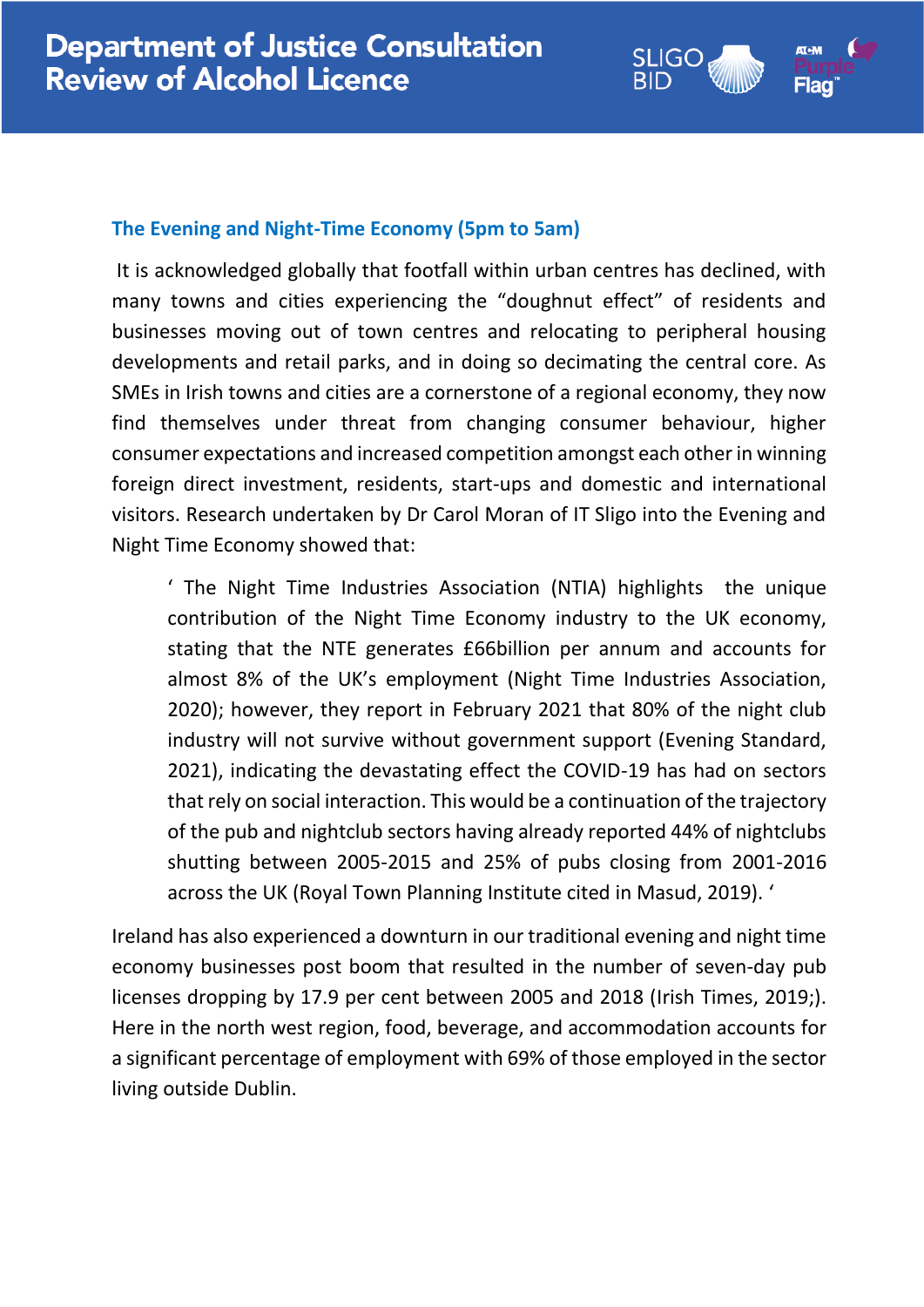This demonstrates that as a sector, it is one that is truly decentralised. Unfortunately, those employed in this sector have been unable to keep employment due to trade restrictions and lockdowns and as such 96% of them are availing of the Pandemic Unemployment Payment or Temporary Wage Subsidy Scheme (Dept of Business, Enterprise & Innovation, 2020).

.IGC

Flad

It must be observed that the Economic Considerations for Reinstating Economic Activity (2020) by the government noted that the sector will require a prioritization for recovery as it highly vulnerable to sustaining significant and permanent damage.

Minister Catherine Martin established the Night-time Economy Taskforce in July 2020 with the remit of affording the opportunity for stakeholders from the nighttime culture sector to "develop an innovative approach to supporting and developing a vibrant, diverse, and sustainable night-time economy in Ireland" (Department of Tourism, Culture, Arts, Gaeltacht, Sport and Media, 2021). Currently the Minister is finalizing the selection of pilot destinations that will form Night Time Economy Teams.

# **Irish Experience of Evening & Night-Time Economies**

It must be noted that the literature related to the ENTE in Ireland is extremely limited. Existing articles and reports tend to be industry specific and there are few policy documents to speak of. The Retail Consultation Forum developed a Framework for Town Centre Renewal in 2016 in conjunction with the Department for Jobs, Enterprise and Innovation, which was intended to provide a blueprint for local authorities and key stakeholders across Ireland to enhance the vibrancy and vitality of their towns

There needs to be a coordinated approach to developing the ENTE from national and local government working in tandem with the stakeholders and communities to form the basis of any economic development.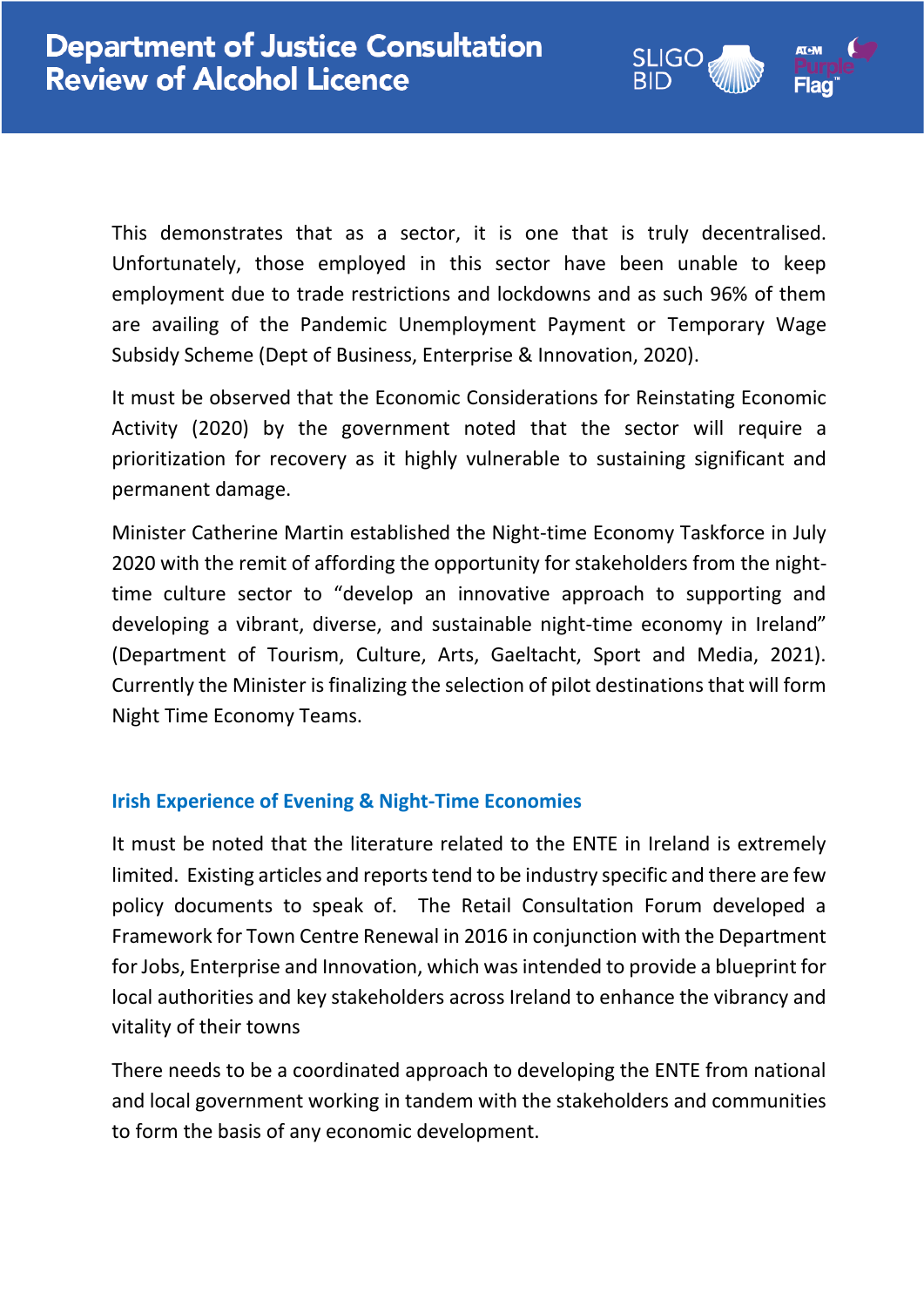Hobbs et al (2005) noted the reorientation of urban governance in Britain from local service provision and the managerial functions "towards an entrepreneurial stance primarily focused up on the facilitation of economic growth" (2006:89) which involved the development of night time leisure economies.

SLIGO

Flad

RID

This pivot will also likely be required in the Irish context, to ensure that local government are supporting and facilitating the entrepreneurial spirit of relevant businesses which is required to develop thriving ENTEs. Furthermore, this indicates the need for local and national government to work with business owners to develop the ENTE policies, in a collaborative rather than hierarchical manner.

| <b>Purple Flag KPI's: Composition Categories</b>                        | <b>Number</b> | Percentage<br>(%) |
|-------------------------------------------------------------------------|---------------|-------------------|
| <b>Traditional pubs</b>                                                 | 23            | 20.9              |
| Café bars/coffee shops serving alcohol                                  | 3             | 2.7               |
| Nightclubs & late venues targeting under 25s                            | 3             | 2.7               |
| Family restaurants & global cuisine                                     | 14            | 12.7              |
| Coffee shops/sandwich shop/ice cream parlours/specialty deli/patisserie | 21            | 19.1              |
| Fine dining                                                             | 3             | 2.7               |
| Fast food & take-aways                                                  | 8             | 7.3               |
| Theatre, concert & dance                                                | b             | 1.8               |
| Cinema, bingo & casinos                                                 |               | 1.8               |
| Live performance: music & comedy                                        | 6             | 5.5               |
| Late-opening shops & markets                                            | 15            | 13.6              |
| Late-opening museum, art gallery, library, education & community venues | 5             | 4.5               |
| Sports, leisure & fitness venue                                         | 5             | 4.5               |
| Total                                                                   | 110           | 100               |

### **Sligo ENTE Business Composition Categories 2019**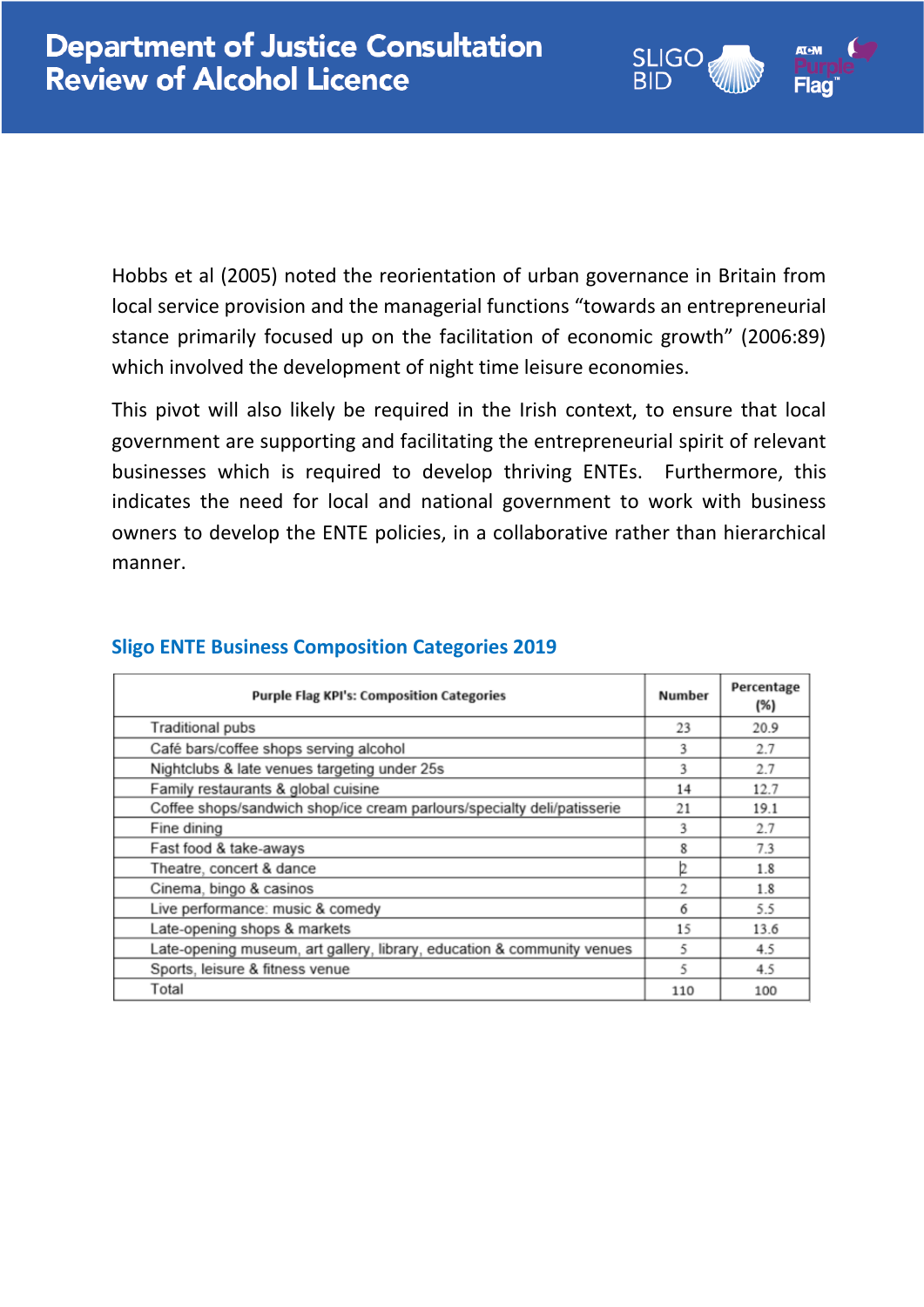# **Covid-19 and the ENTE**

Covid-19 has, in many instances, exacerbated and accelerated changes underway in our town centres. Whilst footfall counters indicate increased footfall after 5pm as residents engaged in increased walking, running and cycling activities, the commercial activity facilitating social engagement bore the brunt of Covid 19 restrictions and curtailments throughout 2020 and 2021.

SLIGC

Flac

Challenges and anomalies within the licencing legislation were issues pre Covid-19 and Sligo BID welcomes the review currently underway.

There is a sense within the licenced community that there will be a strong positive sentiment amongst consumers in re engaging with licenced hospitality venues (both daytime and night-time). This positive sentiment should be tempered with consumer sentiment research from Failte Ireland, that demonstrates a shift in user sentiment, patterns and trends and a stronger desire for better quality and highly engaged social experience.

Whilst we may have to accept that Covid-19 has impacted the public's appetite to gather in large numbers for events for now, the current licensing regime is overdue for a realignment. This is the time to look at a changed society, a changed trading environment and a changed environment of business viability and sustainability and apply creative and innovative solutions to existing outdated rules, regulations, and modes of operation.

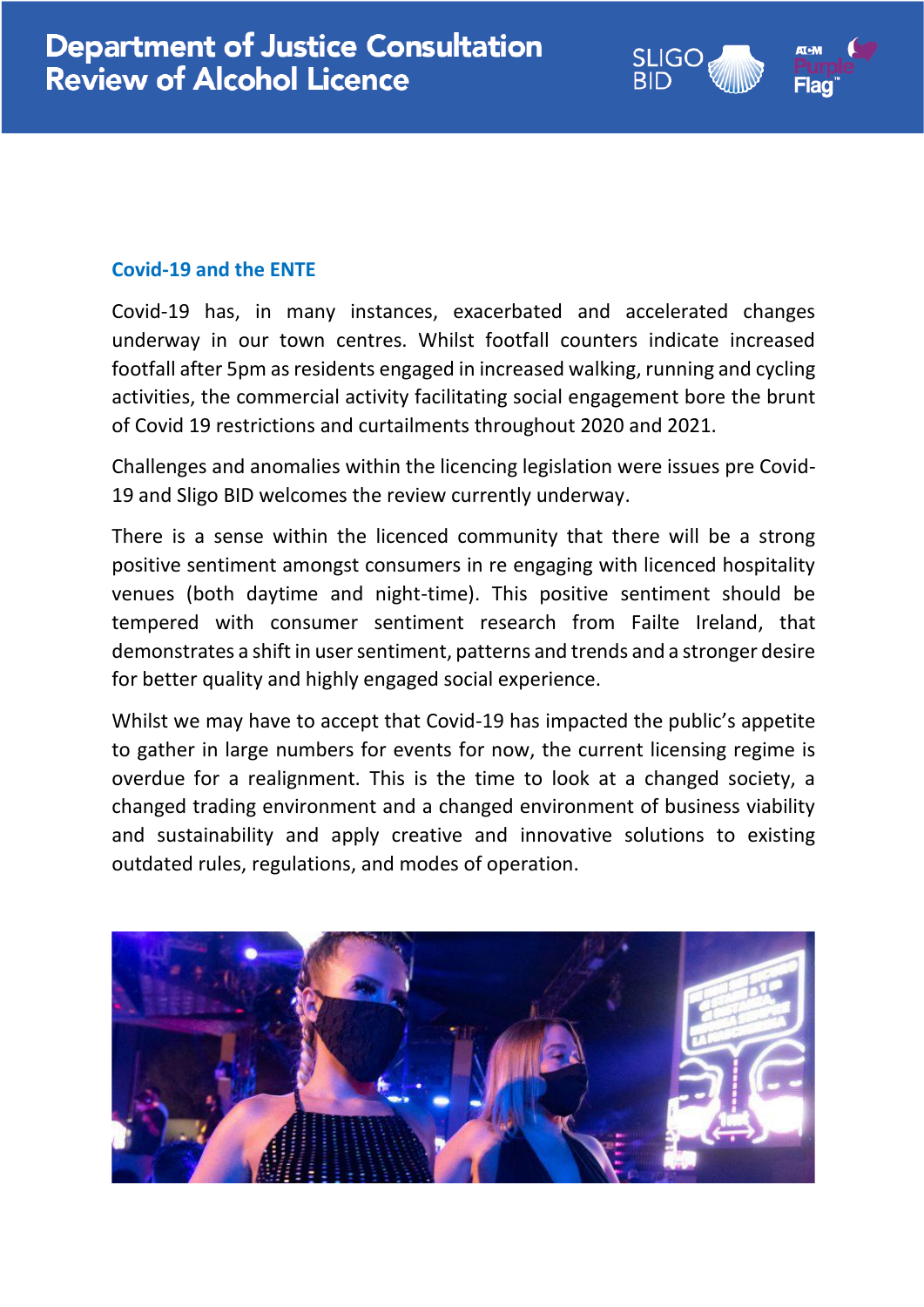## **Issue 1: Licence Renewal**

Under current Irish licence conditions, several individuals attend court and are involved in the renewal of a routine licence application. These can include the business owner, solicitor, court staff, judge, Gardai and possibly emergency services. This is such a consumption of human capital. Having zoomed and teamed our way through Covid-19, this Justice Department review should seek to include these technologies in lieu of in person appearances – particularly relevant to routine renewal applications.

LIGC

**Solution 1:** An online application process dispels the operators need to attend the courthouse for a routine issuing of a license and will free up first responder time and resources. So many mandated renewals operated effectively and efficiently throughput Covid-19 – time to move licence renewals into that sphere in 2022.

# **Issue 2**: **Exemptions**

Under the current licensing laws, applying for an exemption attracts a  $\epsilon$ 410 fee per night. Additional costs include time taken to attend court and the applicant engaging a solicitor. Considering the onerous impact of Covid-19 on the licensed premises sector, this is an ideal opportunity to review existing practices and costs and look to horizontally integrate current licence silos into a more efficient, fit for purpose model.

**Solution 1:** Place application process online. This would improve efficiency and reduce cost to the licensed operators in the sector.

**Solution 2:** Pay an annual entertainment fee in lieu of individual applications that would include x number of exemptions. This would offer a more cost-efficient model to the sector.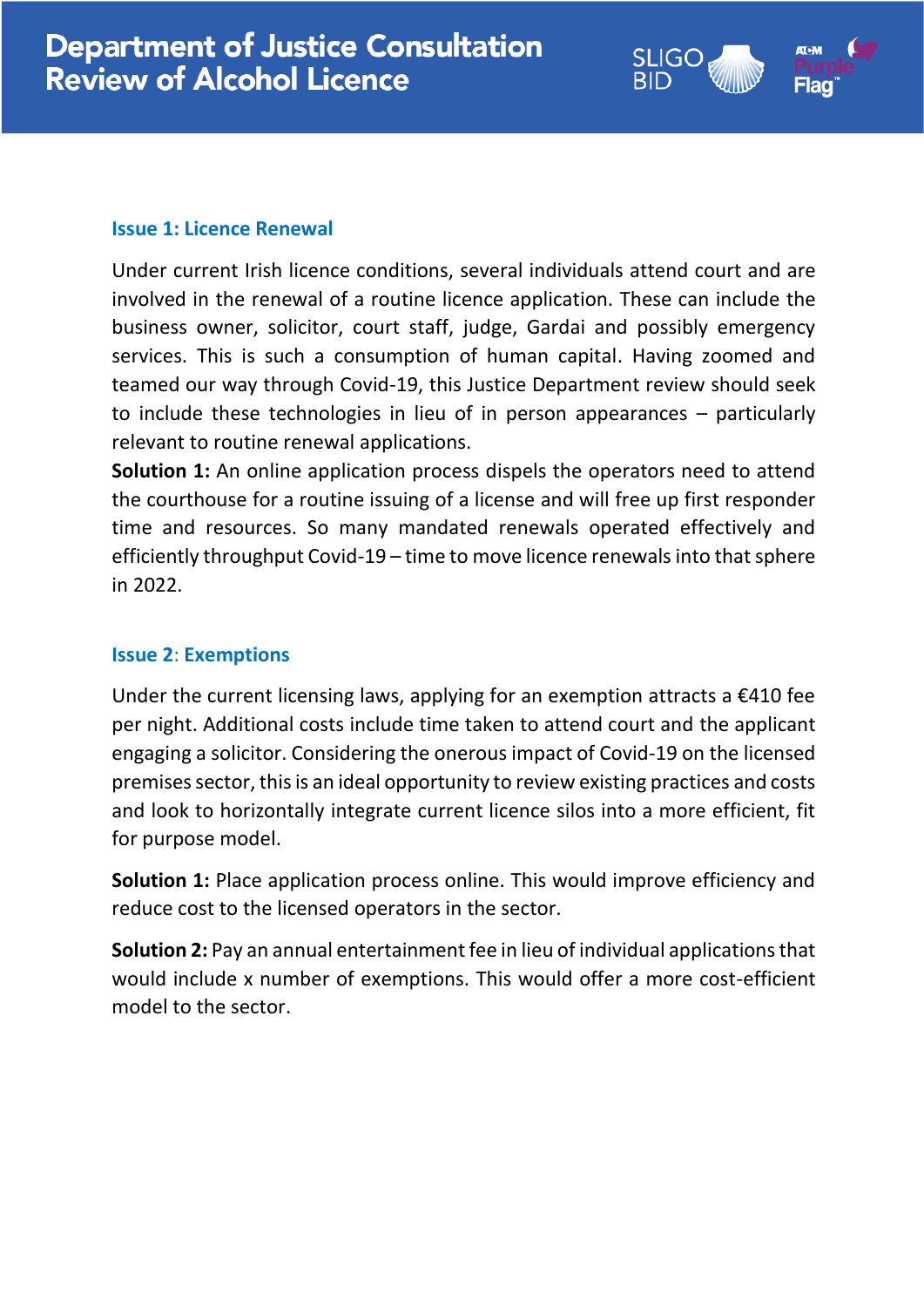#### **Issue No 3: Outdoor Dining**

The recently released 'Global Night-Time Recovery Plan' makes many recommendations for attracting footfall back to towns and cities that include street animation, additional or enhanced illumination, increased safety protocols and dissemination of information in a real time environment that reassures consumers as to what businesses are open and what entertainment is available. The recent funding made available via the NTA and Failte Ireland for executing Covid-19 responses to streetscapes that addressed social distancing, queue management, additional seating capacity in the form of parklets, and additional covered dining spaces have assisted in addressing Irish urban centres physical presentation. The granting of the temporary outdoor dining licence should allow the licence holder to serve alcohol to the designated outdoor space. From the roll out of the outdoor dining initiative and discussing with town and city teams in the network, it appeared that Local Authority bye laws and their interpretation had a variety of applications throughout the country.

SLIGC

Flac

## **Solution 1:**

Clear, concise, and uniform conditions held within Local Authority bye laws.

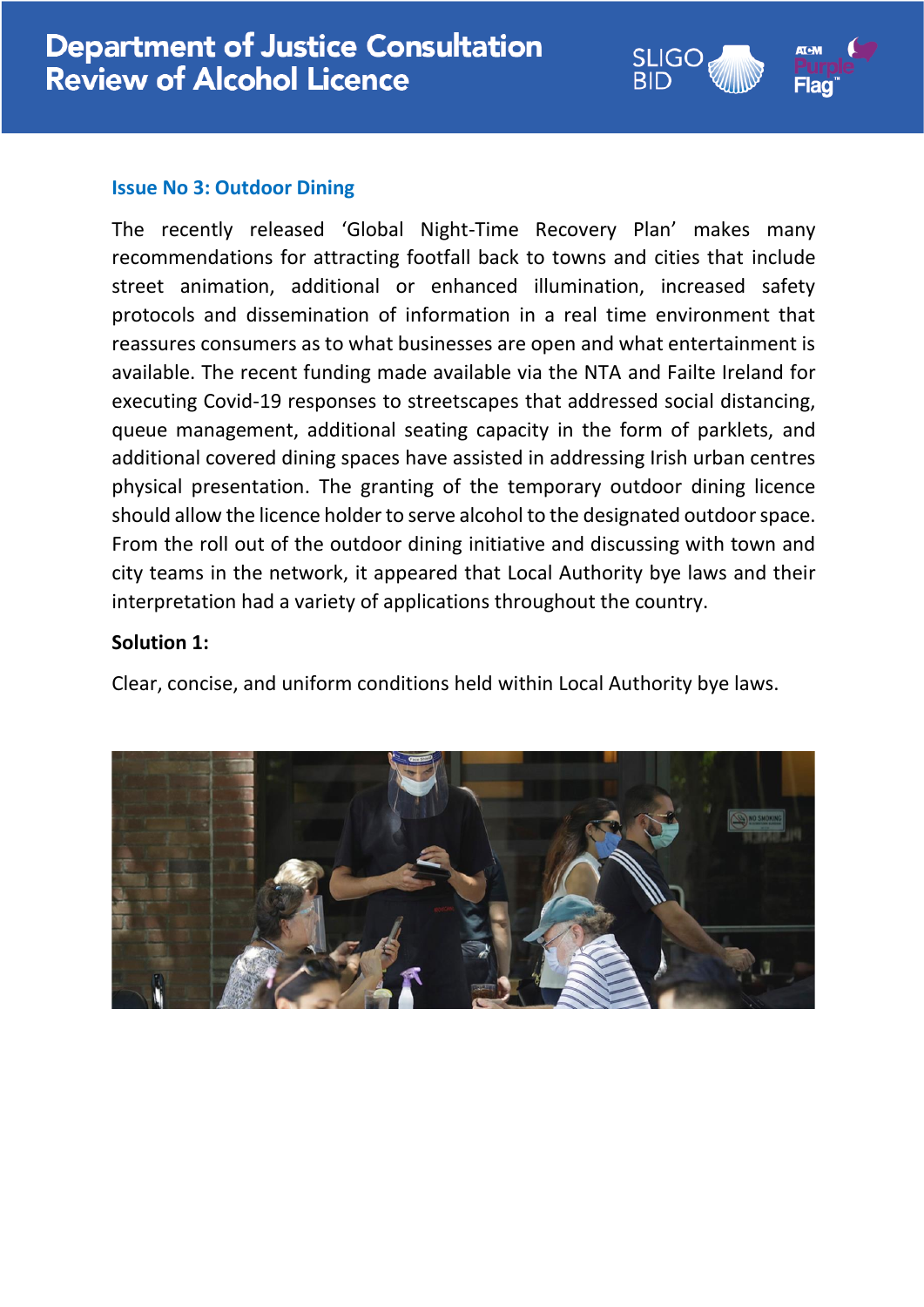### **Issue No 4: Wine Bar/Bar/Restaurant Licence**

Over the last 2 decades the food offering in many of the hospitality venues has contributed to improving Irelands culinary reputation worldwide. Café's, Restaurants, Pubs, Gastro Pubs, cultural venues (theatres, galleries), cinemas – all now may have occasion to either hold a licence or apply for a one-off licence. Post pandemic, many commercial, cultural and community premises are seeking new avenues to be more relevant and move to a more multipurpose platform to maintain viability.

LIGO

Flac

#### **Solution 1:**

Streamline Alcohol licence application process

Dance Licence

## **Issue No 5: Staggering closing times**

Sligo BID is a Purple Flag award winning destination. Purple Flag Award Purple Flag accreditation is an international award for towns and cities for the Evening and Night-Time Economy (5pm to 5am). There are 65 Purple Flag destinations in the UK and 15 in Ireland and 30 in Sweden. New Zealand is the latest country to join the programme. Recommended by Fáilte Ireland as a signature award for the Evening and Night-Time Economy, it recognises destinations that reach a standard of excellence and offer a family friendly, safe, culturally diverse product offering and specifically caters to late night shopping and hospitality outlets. Purple Flag has had a decade of experience in understanding the attributes that contribute to a holistic and positive Night-Time economy. Sligo BID is the project lead for Sligo Town in the annual application necessary to retain the award. Through the Purple Flag accreditation, we work to enhance our Night-Time quarters under the tenets of people movement, safety, wellbeing, and policy.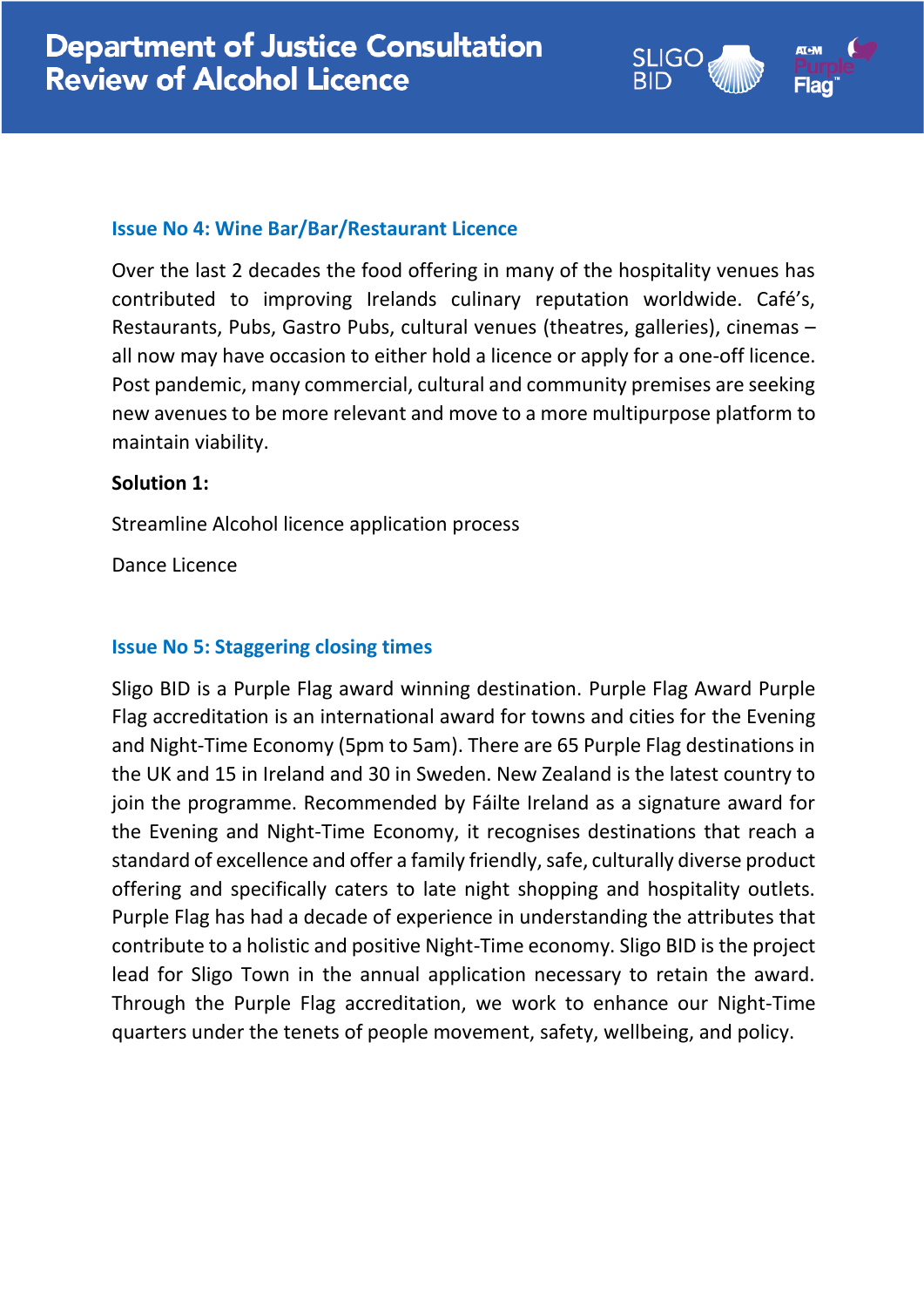

#### **Solution 1:**

Sligo BID regularly assesses the user experience and perception of safety and wellbeing in the ENTE in Sligo and would agree that staggering closing times has a benefit of reducing Anti-Social Behaviour across core streets, reducing congestion at late night take aways, taxi ranks and transport hubs. The Sligo Purple Flag award winning team is drawn from a multidisciplinary pool of local stakeholder groups, comprising Local Authorities (including economic development, Local Enterprise Office, engineering and planning personnel), An Garda Síochána, business representatives (restaurants, hotels, pubs and clubs, education sector, resident and community groups, tourism representatives, arts, cultural and sports venues).

#### **Solution 2:**

Review of licences and closing times. Are current licence trading times suitable for current and future conditions? Can this review include a future proofing of Irish towns and cities that will continue to adapt to a post pandemic environment combined with a changed consumer preference and sentiment?

#### Reference material:

Association of Town & City Management, 2021, *Purple Flag Status: How it Fits Place Management Policy* Available at: https://www.atcm.org/purple-flag

Department of Business, Enterprise and Innovation & the Irish Government Economics and Evaluation Service, 2020, *Economic Considerations for Reinstating Economic Activity* Available at: [https://enterprise.gov.ie/en/Publications/Publication-files/Economic-Considerations-for-Reinstating-](https://enterprise.gov.ie/en/Publications/Publication-files/Economic-Considerations-for-Reinstating-Economic-Activity.pdf)[Economic-Activity.pdf](https://enterprise.gov.ie/en/Publications/Publication-files/Economic-Considerations-for-Reinstating-Economic-Activity.pdf)

Evening Standard, 2021, Around 80% of nightclubs 'won't survive past February' without government support, NTIA warns Available at[: https://www.standard.co.uk/culture/music/nightclubs-coronavirus](https://www.standard.co.uk/culture/music/nightclubs-coronavirus-reopening-covid-government-support-b918593.html)[reopening-covid-government-support-b918593.html](https://www.standard.co.uk/culture/music/nightclubs-coronavirus-reopening-covid-government-support-b918593.html)

Heritage Council, 2020, *Sligo Collaborative Town Centre Health Check* Available at: [https://www.heritagecouncil.ie/content/files/Sligo-Collaborative-Town-Centre-Health-Report-](https://www.heritagecouncil.ie/content/files/Sligo-Collaborative-Town-Centre-Health-Report-2020.pdf)[2020.pdf](https://www.heritagecouncil.ie/content/files/Sligo-Collaborative-Town-Centre-Health-Report-2020.pdf)

Hobbs, D., Hadfield, P., Lister, S., Winlow, S. 2005, *Violence and Control in the Night-Time Economy* European Journal of Crime, Criminal Law and Criminal Justice, Vol. 13/1, 89–102, 2005 Available: [https://web.a.ebscohost.com/ehost/pdfviewer/pdfviewer?vid=5&sid=c82b1557-b203-48c9-b0a9-](https://web.a.ebscohost.com/ehost/pdfviewer/pdfviewer?vid=5&sid=c82b1557-b203-48c9-b0a9-0f5a1d38beb3%40sessionmgr4008) [0f5a1d38beb3%40sessionmgr4008](https://web.a.ebscohost.com/ehost/pdfviewer/pdfviewer?vid=5&sid=c82b1557-b203-48c9-b0a9-0f5a1d38beb3%40sessionmgr4008)

Masud, F. 2019, *The Growing Importance of the Night-Time Economy* BBC World Service Available at: <https://www.bbc.com/news/business-49348792>

Night Time Industries Association, 2021, *Homepage* Available at[: https://www.ntia.co.uk/#HOME](https://www.ntia.co.uk/#HOME)